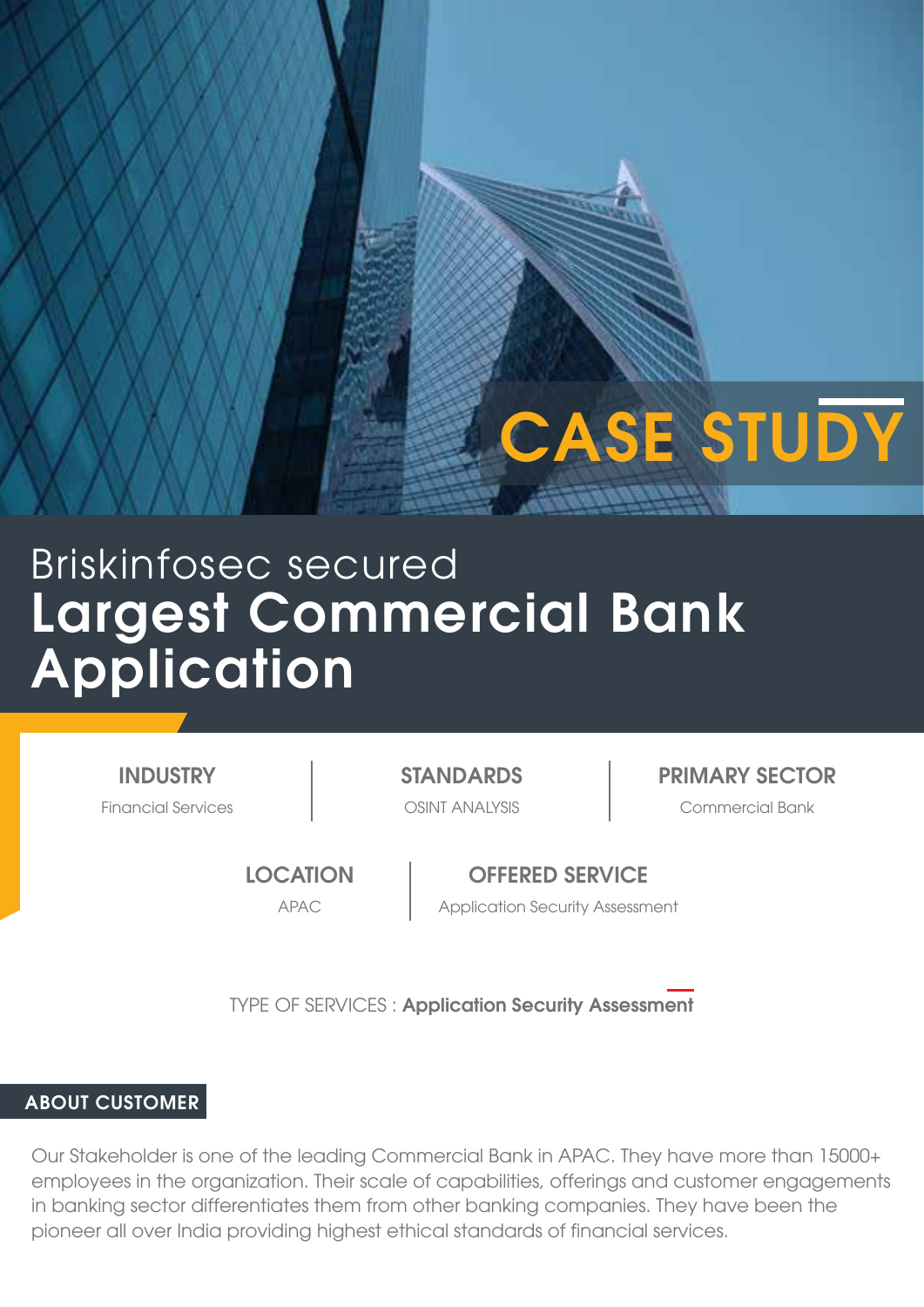#### ASSESSMENT SCOPE

Our stakeholder was more concerned about the data leak. Hence they wanted us to find their compromised email addresses, Geo Locations, virtual hosts on company's servers and networks. To find all these information, we are going to use the public tools that Hackers use to obtain data.

### THE SOLUTION

By following OSINT Framework, Briskinfosec Experts helps to prevent future data leakage and recommends detailed Documentation with Best practices.

Key highlights of the bug fix are as below :

| With perseverance, we found some sensitive file and URLs that were open to public.

| Personal details of the employees like email id address other sensitive informations were exposed.

| Organization's Admin panel and sub-domains were compromised.

| We completely prevented their information from leak.

| We provided the completed document as a reference to their Security Team.

#### THE DELIVERABLE

The reports and remediation information provided were customized to match the Client's operational environment and development framework. The following reports were submitted to the customer.

Key highlights of the bug fix are as below :

#### **DAILY STATUS REPORT**

During the process of testing, issues were identified. The identified issues were then subjected to distinguishment depending upon the criticality of vulnerability and recommendations were facilitated for remediation in XLS format.

#### TECHNICAL SECURITY ASSESSMENT REPORT

Complete security testing was carried. All the detected issues and the proof of concept (POC) will be covered with detailed steps in a PDF format.

#### ISSUE TRACKING SHEET

All the identified issues were captured and will the be subjected for the retest review in a XLS format.

#### WORKFLOW REPORT

Step by step process carried out by the entire team.

#### OSINT REPORT

All the issues will be captured for the retest.

# **THE CHALLENGE**

By conducting thorough bug fix, Brisk Infosec Reduced the Client's risk exposure in a climate where Banking Regulatory Bodies are taking an extremely strict approach to security.

#### RISK BENEFITS

Brisk Infosec prevented information leakage by performing various information gathering techniques in the perspective of the Black Hat Hackers and recommended solutions with proven methods to enhance security.

# COST SAVINGS

Brisk Infosec suggested cost-effective measures based on the customer's business requirements that would ensure security and continuity of the business.